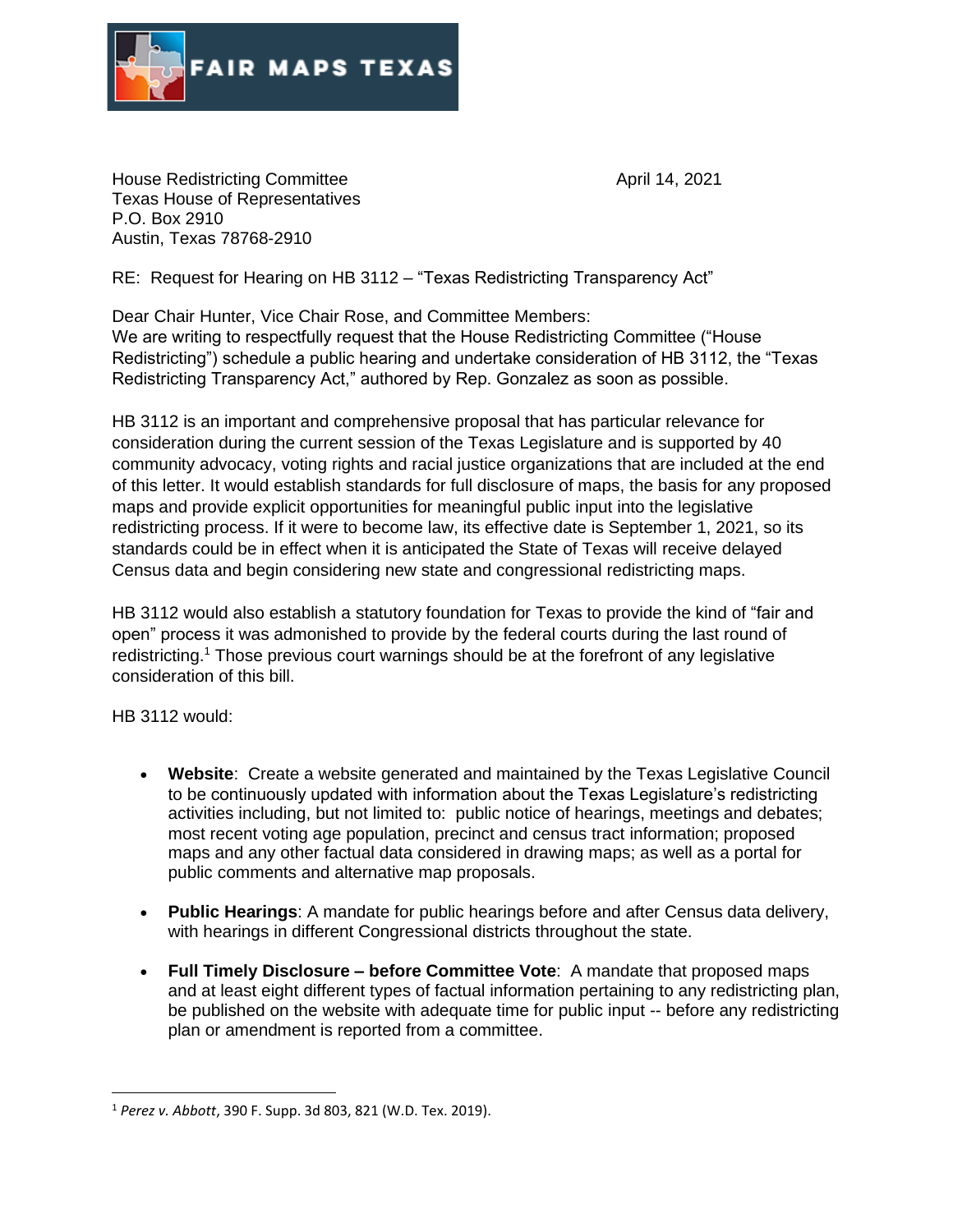• **Additional Public Hearings before Final Consideration**: After any affirmative committee vote on a redistricting plan, a requirement that a committee in the Senate and House, hold at least two public hearings on the plans to permit public input, before any plan is considered by the full House or Senate.

Public input and timely bipartisan legislative input, at every stage of map consideration, is critical to a fair redistricting process and essential to compliance with the Voting Rights Act. As maps are proposed, there must be full disclosure of all data that is considered in deciding where district lines are drawn and adequate time given for public consideration, comment and alternative map proposals - prior to any final vote.

We are concerned that recent committee action by the Senate Jurisprudence Committee regarding SB 11, a bill that proposes a redistricting of the Courts of Appeal, does not bode well as an indication of legislative adoption of a "fair and open" redistricting process for this decennial. Indeed, the fact that SB 11, clearly a court "redistricting" bill, was instead characterized as a "court restructuring" bill and referred to Senate Jurisprudence instead of the Senate Redistricting Committee, constitutes a misrepresentation of its true nature. No public input hearings were held on this bill until the same day the committee-substitute, a complete rewrite from a previous "shell version" of the bill, was publicly revealed. No affected communities, lawyers, judges, groups protected by the Voting Rights Act or other stakeholders were consulted or even advised of its contents with sufficient time to adequately respond. The Texas Legislature, House and Senate, must do better.

We would also like to respectfully remind the Committee of Judge Rodriguez's remarks during the Section 3 bail-in hearing during the last round of redistricting, when he asked if the Texas Attorney General's office could guarantee that lawmakers would not repeat abuses the court had criticized in the 2011 redistricting effort, including: "hearings held in hard-to-find locations, inadequate notice and "no maps visible for the public."

Judge Rodriguez warned:

*"[W]e warn that, given the record produced in 2011, the State must implement a process that, by any reasonable definition, is 'fair and open'." (emphasis added) <sup>2</sup>*

The Court further stated:

*"Even without being subject to preclearance, Texas must still comply with the requirements of the Fourteenth Amendment and § 2 of the VRA in the upcoming redistricting cycle, and undoubtedly its plans will be subject to judicial scrutiny. Texas would be well advised to conduct its redistricting process openly, with the understanding that consideration of bail-in is always an option for whatever federal court or courts may be tasked with review of future legislative actions".<sup>3</sup>*

We must work collectively to assure that the legislature's redistricting procedure does not fall short of a fully "fair and open" process. Not just because of a threat of "bail in," but because it is what every Texan expects and what we are all guaranteed by our Constitution. HB 3112 would

<sup>2</sup> *Id.* at 821.

<sup>3</sup> *Id.* at 821.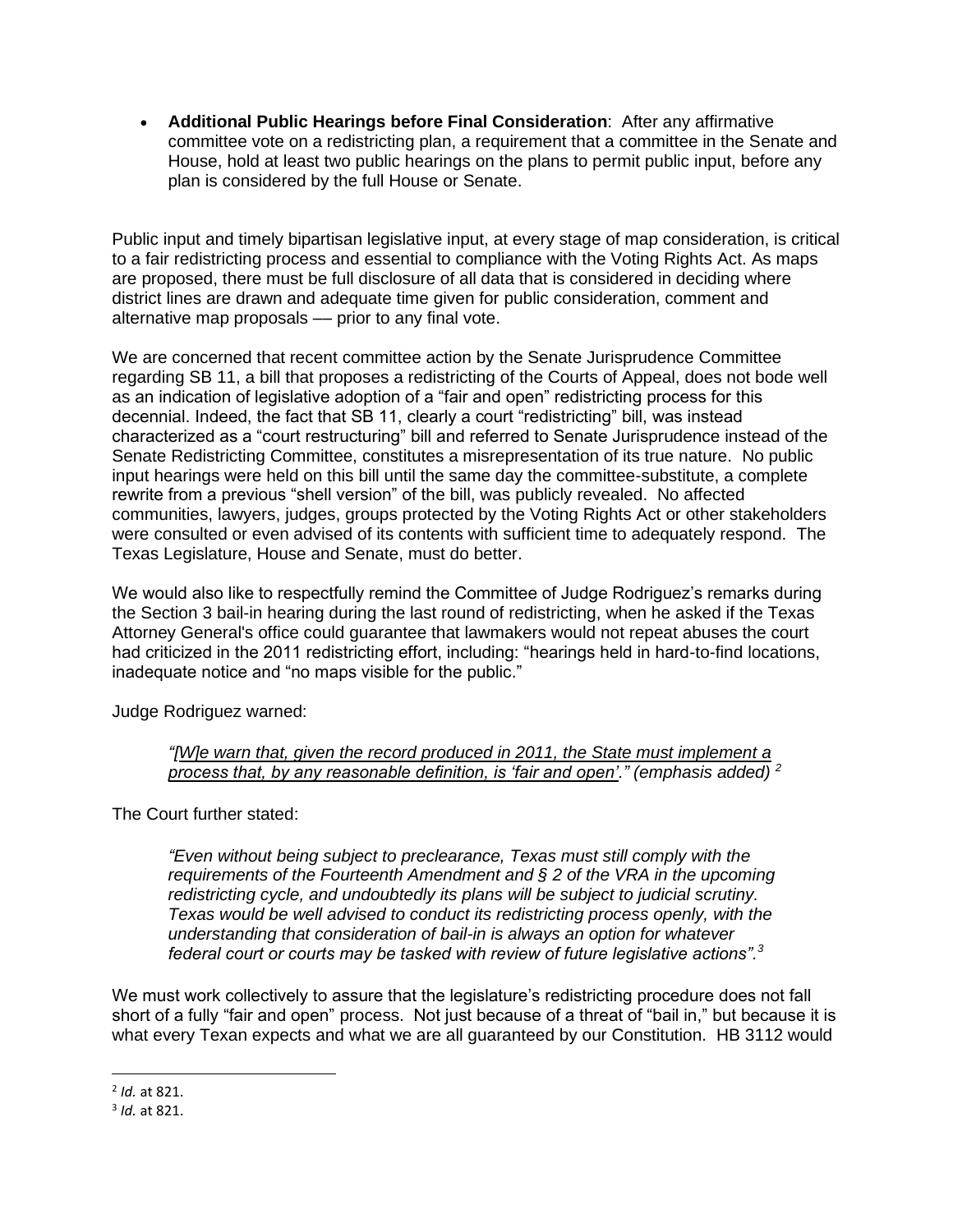help assure that Texas redistricting is conducted in a fair and fully transparent manner. Texans expect nothing less.

**As an indication of that community support, we are attaching as an addendum to this**  letter, a statement in support of HB 3112 signed by 40 different community and public advocacy organizations. HB 3112 deserves a public hearing by House Redistricting so all stakeholders can be heard – and Texas can proceed through this decennial redistricting process with a statutory commitment to a fair and open redistricting procedure.

Sincerely, Fair Maps Texas Coalition

Enclosure: List of Organizations Supporting HB 3112 as of 4/14/21